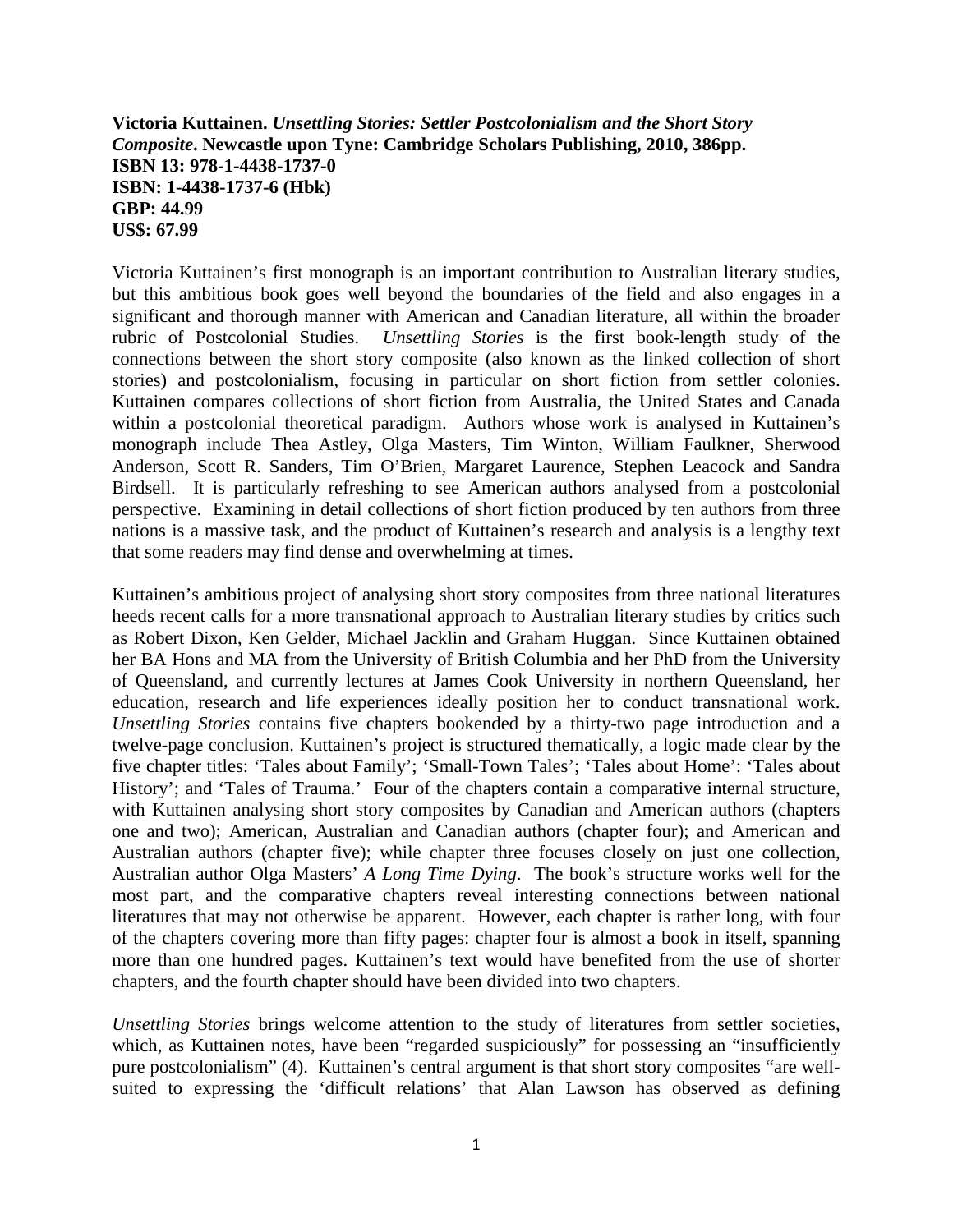characteristics of settler cultures and their poetics" (7). Kuttainen describes settlers as 'difficult subjects' due to their colonial history, their often-tense relationship with Indigenous peoples, and their desire for cultural authority and authenticity (7). Kuttainen is careful to avoid drawing simple parallels between settler societies and erasing difference and complexity; her careful, nuanced and meticulous approach is to be applauded. She is well aware of the difficulties of conducting comparative work and the political complexities of producing postcolonial scholarship; as she notes in her introduction, 'to find a writing position and a voice in the midst of this noisy squabble is … [a] difficult quest' (26). Kuttainen provides comprehensive discussions of postcolonial theory, particularly theories relating to settler colonies, and helpful information from narrative theorists regarding the short story composite as a genre. Her analysis of the primary texts is usually insightful and convincing, but she often favours theorising over close reading. As a result, readers turning to *Unsettling Stories* in search of a close reading of a particular text, such as Tim Winton's *The Turning*, may be disappointed.

An epigraph from Michel de Certeau's *The Practice of Everyday Life* precedes the table of contents, signalling the theoretical bent of Kuttainen's project. Kuttainen cites numerous theorists, including Edward Said, Michel Foucault, Gaston Bachelard, Diana Brydon, Graham Huggan, Linda Hutcheon, Alan Lawson, Stephen Slemon, Helen Tiffin and Gillian Whitlock. The mixture of continental and settler society theorists reveals an interesting intellectual heritage that demonstrates much about the ways in which early career researchers are trained in postcolonial settler societies such as Canada and Australia. Kuttainen's extensive engagement with critical theory (and her skillful deployment of it) seems to have influenced her writing style a great deal. In her prose, Kuttainen often uses the rhetoric of theory, particularly the habit of using verbs such as 'trouble' and 'trope.' Such habits, combined with an extensive use of jargon and numerous abstractions within a single sentence, can at times get in the way of clear communication. Although Kuttainen engages extensively with theorists, she often fails to engage with the criticism of the primary works. For example, her section on Thea Astley's *It's Raining in Mango* does not even mention, let alone engage with, Susan Sheridan and Paul Genoni's edited collection *Thea Astley's Fictional Worlds* (2008), which includes essays by Astley and many prominent critics, including Leigh Dale, Brian Matthews, Susan Lever, Paul Sharrad and Kerryn Goldsworthy. Moreover, this collection of essays is not included in the bibliography.

Kuttainen's monograph is a revised version of her doctoral thesis, '"Telling Tales': Settler Fictions and the Short Story Composite,' which she completed in 2007. The thesis was three hundred and sixty pages long, which is almost the same length as the monograph. I am certainly not opposed to revised doctoral theses being published as monographs; however, even though I have not conducted a detailed comparison of the thesis and the monograph, I get the impression that the manuscript was not revised significantly and believe that it would have benefited from a thorough revision. I am not about to engage in a debate regarding the merits of various publishers, but Cambridge Scholars Publishing have done both Kuttainen and her readers a disservice by not proofreading the text more carefully or ensuring that *Unsettling Stories* contains an accurate and comprehensive index. The text contains a number of typographical errors and the index is quite scant, as well as often inaccurate. Moreover, the bibliography does not list any of Sandra Birdsell's works, even though Kuttainen analyses two of her short story collections. Again, the publisher, rather than the author, should take the blame for such errors